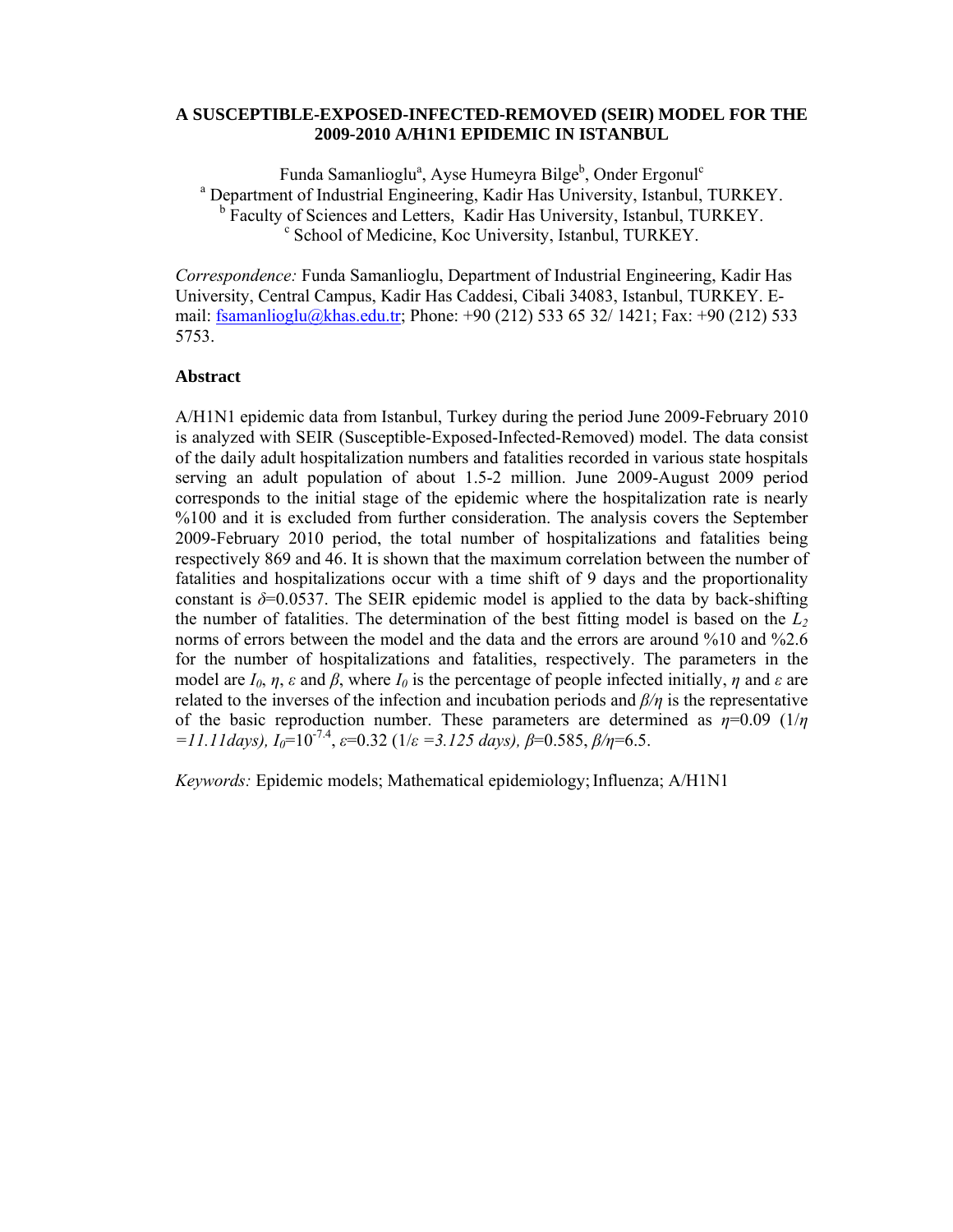## **A SUSCEPTIBLE-EXPOSED-INFECTED-REMOVED (SEIR) MODEL FOR THE 2009-2010 A/H1N1 EPIDEMIC IN ISTANBUL**

#### **1. Introduction**

The World Health Organization declared the outbreak of A/H1N1 to be a pandemic [1] in June 2009, and then in August 2010 to move into the post-pandemic period with localized outbreaks that are likely continue [2]. Significant amount of data that was collected during this epidemic still constitutes a valuable resource for ongoing research.

Some of the research articles on this specific epidemic are based on clinical research, where they give information about the key parameters of the epidemic such as the duration of the infectious period and the so-called basic reproduction number. In clinical research literature, the basic reproduction number is defined as the mean number of secondary cases induced by an infected individual during the infectious period. The basic reproduction number and other parameters for A/H1N1 have been estimated in USA [13,14,19], Peru [4], India [7], New Zealand [15], and in southern hemisphere countries (Argentina, Brazil, Chile, Australia, New Zealand, and South Africa) [6]. In these papers, the parameters are computed by analyzing epidemic data with statistical techniques. In this study, we used an alternative method, also common in epidemiology, based on the modeling of the spread of the disease with systems of differential equations. The parameters in these differential equations are related to the clinical properties of the disease, but one has to be aware that there is no one-to-one correspondence between the definitions in the mathematical literature and clinical epidemiology literature.

The "Susceptible-Infected-Removed" (SIR) and the "Susceptible-Exposed-Infected-Removed" (SEIR) models constitute the simplest mathematical framework for the description of the spread of diseases where immunity once acquired, cannot be lost. In the SIR model, the individuals in a society are mostly "Susceptible", with usually a few of them being "Infected". The infected individuals transmit the disease to susceptible individuals, and infected individuals either recover or die at a rate proportional to the number of infected people. At any rate, they are "removed" from the pool of susceptible individuals. The terms "Recovered" and "Removed" are both used in the literature. In this paper, the term "Removed" is used since the pool of "Removed" individuals are observed via the number of fatalities. The SIR model has no latent stage; therefore it is inappropriate as a model for diseases with a latent period such as A/H1N1. The incubation period is incorporated to the model as an intermediate stage between "Susceptible" and "Infected" stages leading to the SEIR model. In the SEIR model, individuals are in "Susceptible", "Exposed", "Infected", and "Removed" stages and only one directional passage among these stages are allowed. In the literature, the SEIR epidemic model and its variants have been investigated in several research articles [9- 12,16] and used to estimate the epidemiological parameters of measles [17], Ebola [8], and influenza [3,18].

In this research, the A/H1N1 data collected at major hospitals in Istanbul is used after necessary pre-processing. The data were obtained from a detailed study on the 2009-2010 epidemics, and it was in the form of patient reports, including medical reports and the dates of hospitalization and recovery or death [5]. The hospitalization numbers are considered to be representative of the number of infectious people while the fatalities due to the disease are representative of the number of removed individuals, the proportionality constants being called respectively as the "hospitalization rate" and the "death rate". The parameters of the SEIR model can in principle be determined from the time evolution of the fatalities, without the knowledge of the time evolution of the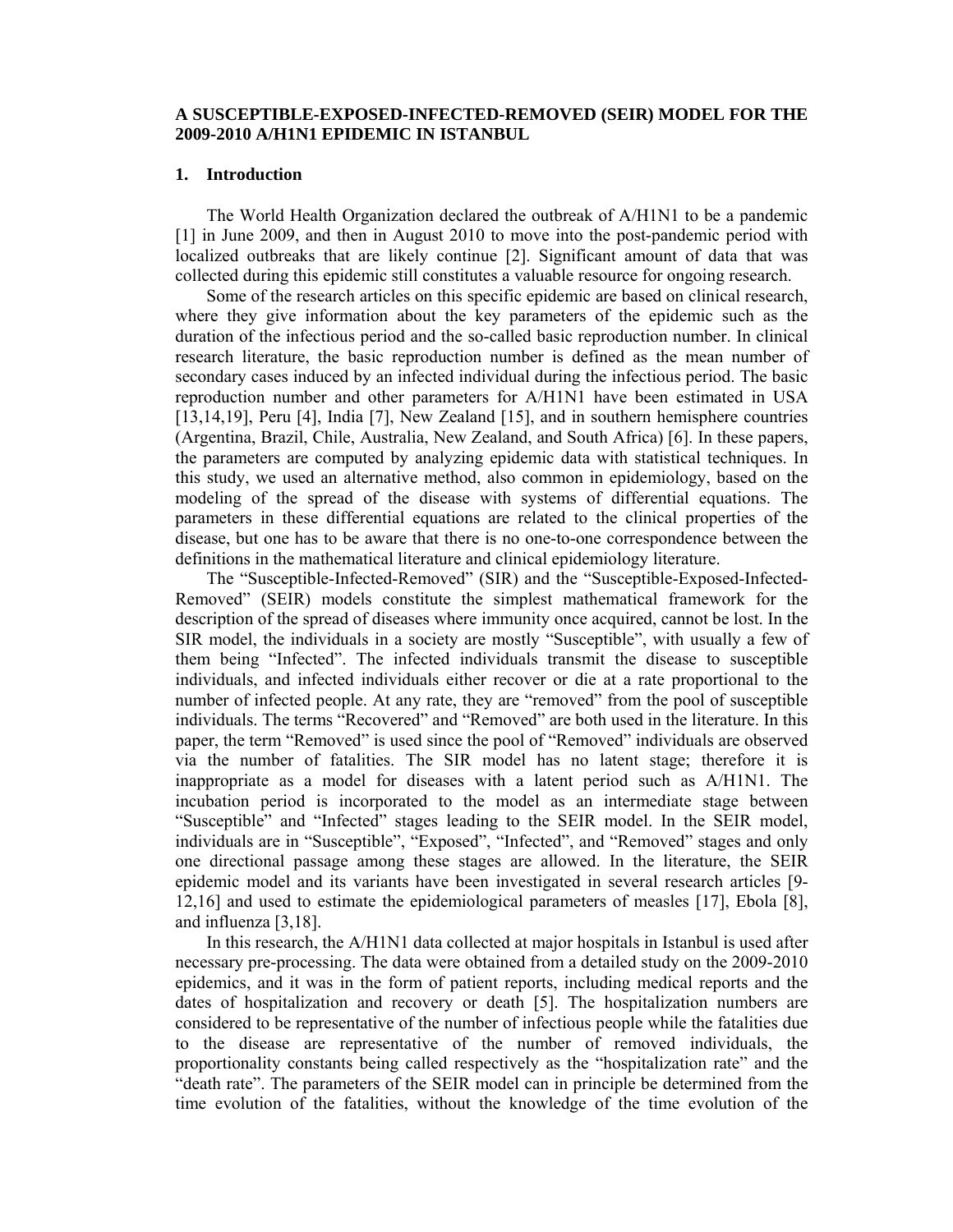numbers of infected or susceptible individuals. In the SEIR model, it is assumed that the rate of change of the removed individuals is proportional to the number of infected individuals. The data representing the number of infectious and removed individuals were available to test this assumption. It is seen that the standard SEIR model matches with the data only when a delay between the number of infected and removed individuals is introduced. The standard SEIR model is solved numerically, after a back-shift of the number of fatalities and satisfactory match between the theory and the data are determined after introducing a delay of 9 days. The preprocessing of the data and the description of the SEIR model are presented in Sections 2 and 3 along with the application of the SEIR model and the discussion of the results in Sections 4 and 5.

#### **2. Preprocessing of the Data**

The daily data of adult hospitalized patients and fatalities due to A/H1N1 epidemic in Istanbul is collected during the period of June 2009-February 2010 from major state hospitals in various districts of Istanbul. The population of each district and the hospitals therein are given in Table 1. These figures are needed in order to estimate the total adult population. By considering the fact that the major hospitals accept patients from neighboring districts, it is assumed that the total number of susceptible adult population is approximately 1.5-2 million.

### *\*\*\*Table 1 here*

During the period of June 2009-August 2009, almost all hospitalized patients with A/H1N1 symptoms were people who have recently traveled to Turkey from other countries and they all have been quarantined. Thus, the data for the period of June 2009- August 2009 is excluded from the dynamics of the epidemic model, and the SEIR model is based on the data starting from September 2009. These records include a total of 1039 patients for the June 2009-February 2010 and 869 patients for the September 2009- February 2010 periods with a total of 46 fatalities during the latter one. The graph of the number of hospitalized patients and the cumulative number of fatalities are given in Fig. 1.

#### *\*\*\* Fig.1. here*

In the preprocessing of the data, if a patient has died within 15 days of hospitalization, the date of death is assigned as the day of "death", otherwise if he/she has died after a period longer than 15 days, the day of death is assigned as the 15th day after hospitalization, since it is assumed that death after 15 days is due to some clinical complications, and hospital related infections, but not directly due to A/H1N1 infection. The duration of hospitalization for each patient is computed from the data as (day out-day in). The date-in is assigned as the day of "infection". Average duration of hospitalization for all patients is found to be 4.204 days with a standard deviation of 4.028 days, and the average duration of hospitalization for patients who died is found to be 6.609 days with a standard deviation of 5.690 days. From Fig. 1, it can be seen that the number of hospitalizations are quite scattered. This is partly due to the fact that people tend to report to hospitals more after news of fatalities. The number of hospitalizations has thus been smoothed and the original or smoothed data is used as appropriate. In Fig. 1, there is an obvious delay between the peak hospitalization number and the highest rate of change in the fatalities. This leads to the search of an optimal delay between the number of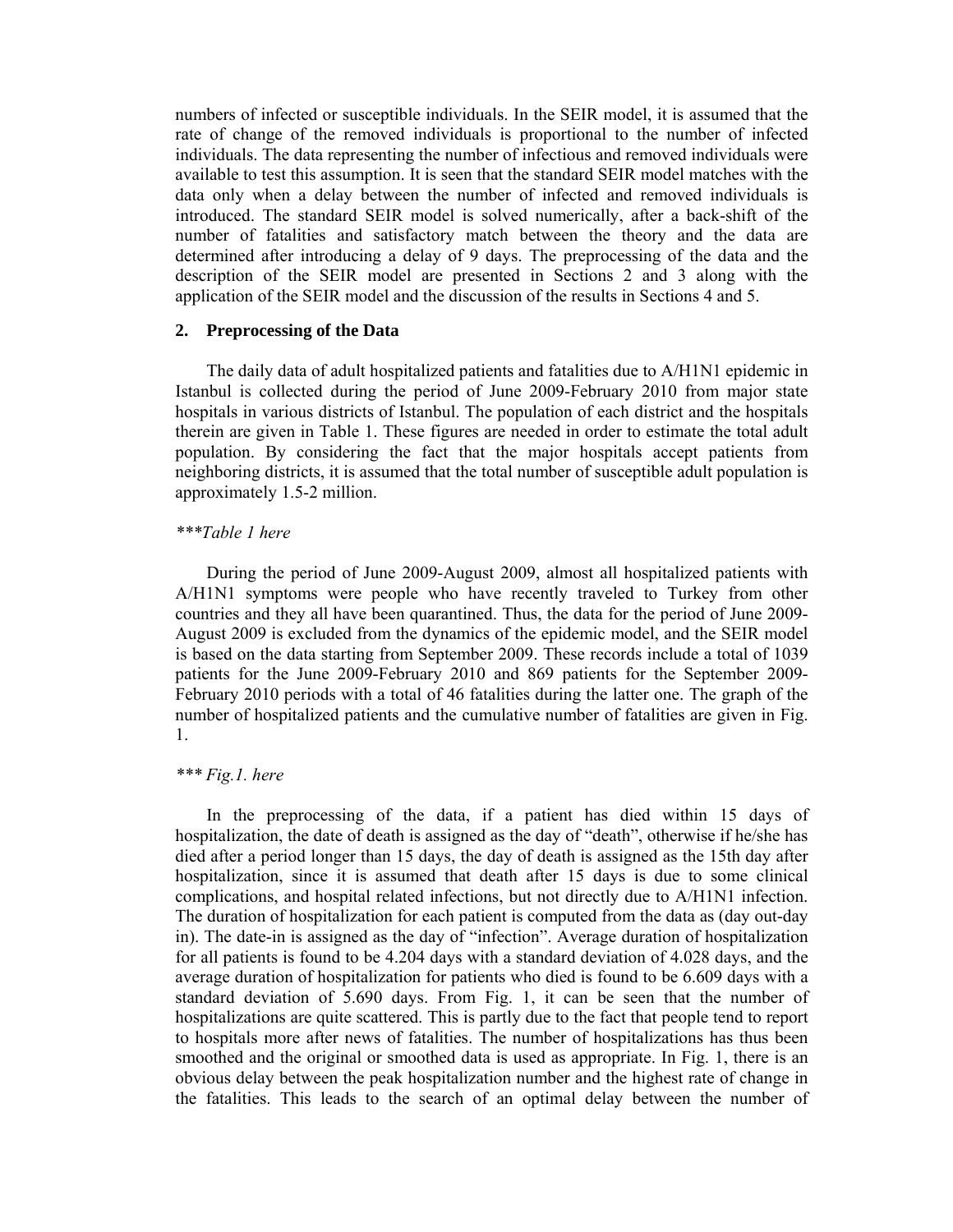hospitalizations and fatalities based on their correlations. It is found that the highest correlation occurs for 9 day shifts and the slope of the best regression line is  $\delta$ =0.0537 as shown in Fig. 2.

#### *\*\*\* Fig. 2 here*

In most of the epidemic studies, the most reliable observable data of the systems are the number of fatalities that are proportional to the number of removed individuals. In this study, in addition to the number of fatalities, number of hospitalizations was used as a fraction of the number of infections.

## **3. The SEIR model**

In the literature, SEIR models [9-12] refer to the differential equations governing the dynamics of a population where the individuals can be "susceptible (S)", "exposed (E)", "infected  $(I)$ " and "removed  $(R)$ ". The differential equations  $(1)-(4)$  of the SEIR model are given as:

| $dS/dt = -\beta I(t) S(t)$                   | (1) |
|----------------------------------------------|-----|
| $dE/dt = \beta I(t) S(t) - \varepsilon E(t)$ | (2) |
| $dI/dt = \varepsilon E(t) - \eta I(t)$       | (3) |
| $dR/dt = \eta I(t)$                          | (4) |

, where *β*, *ε* and *η* are constants. Note that the sum *dS/dt+dE/dt+dI/dt+dR/dt=0*, hence  $S+E+I+R=N$ , where *N* is the total number of individuals in the population. Here, since *N* is assumed to be a constant, the effect of normalizing all variables is just a scaling of the parameter *β*. The parameters in the model are  $I_0$ ,  $\eta$ ,  $\varepsilon$  and  $\beta$ , where  $I_0$  is the percentage of people infected initially, *η* and *ε* are related to the inverses of the infection and incubation periods and *β/η* is the representative of the basic reproduction number.

This set of equations can be solved by numerical methods, using standard functions of subroutines. The difficulties lie in running the models over a reasonably wide range of parameters and delays.

#### **4. Application of the SEIR model**

The SEIR epidemic model described in the previous section is applied to the daily data that consists of adult hospitalization numbers and cumulative number of fatalities of Istanbul using both the systems given by Eqns. (1)-(4) after back-shifting the data. To obtain the solution curves that fit the data with the least error, a wide range of parameters is examined. These parameter ranges are  $4 \le \frac{\beta}{\eta} \le 8$ ,  $0.2 \le \epsilon \le 0.4$ ,  $0.07 \le \eta \le 0.12$ , and 10<sup>-</sup>  $8 < I_0 < 10^{-7}$ . The performance of the model, hence the error percentages, is measured by the *L2* norm of the difference between the model and the observation. The parameters for the best fitting model are determined as  $\eta=0.09$ ,  $1/\eta=11.11$ ,  $I_0=10^{-7.4}$ ,  $\varepsilon=0.32$ ,  $1/\varepsilon=3.125$ , *β*=0.585, and *β/η*=6.5, with error percentages %10 and %2.6 for the number of infections and fatalities, respectively. The data and the solution curves obtained by either the ODE45 or the DDE23 packages in Matlab. The solutions for both models are similar and the results obtained from the ODE45 package are shown in Fig. 1. The greater modeling error in the number of infections is due to the fact that the number of hospitalizations are more scattered. It is believed that this spread is due to the variations in the hospitalization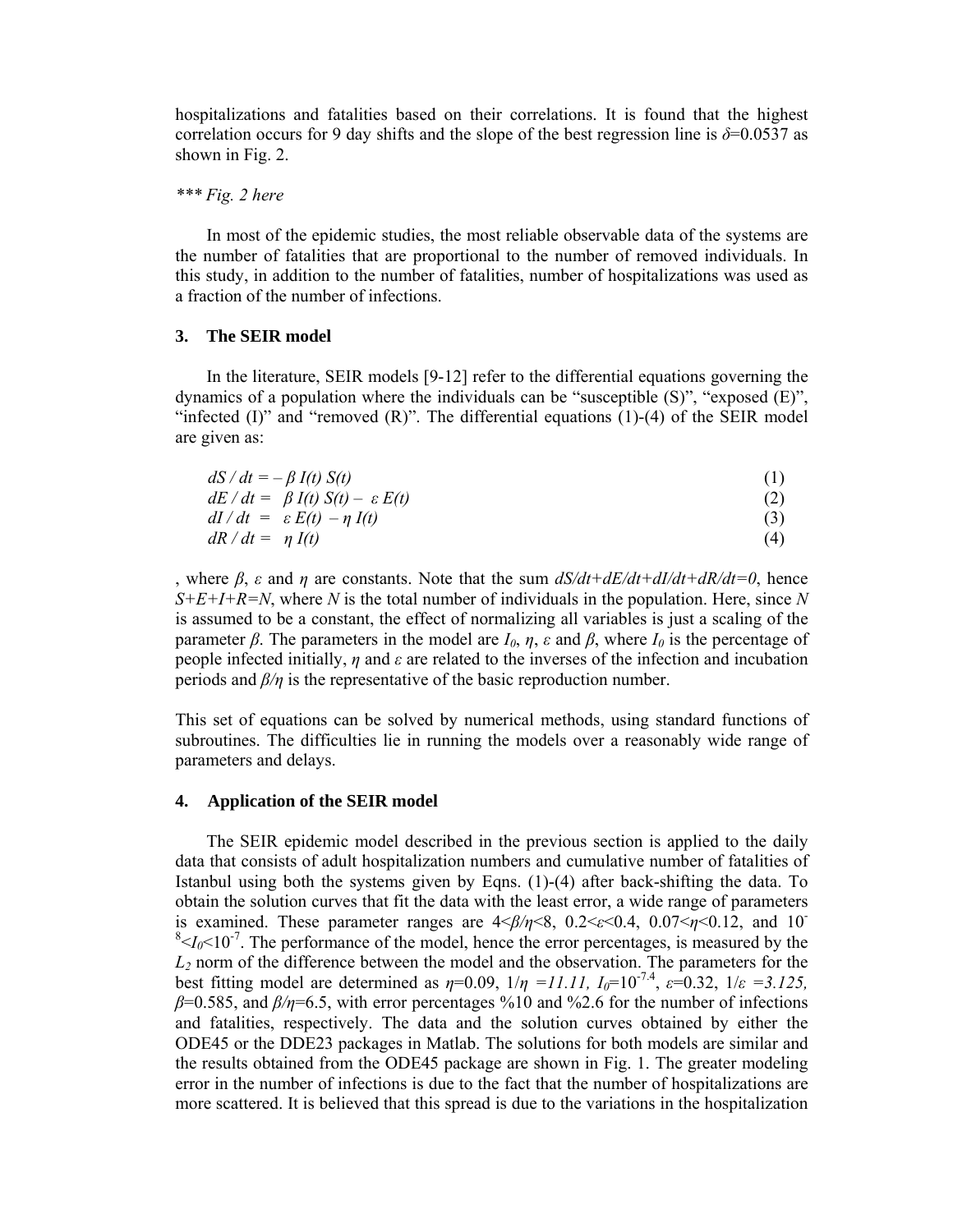ratio (possibly as a result of the panic induced by news on epidemic) rather than the actual number of infections. Also, as the hospitalization rate may vary during different phases of the epidemic, data of number of fatalities is considered to be more reliable than the number of infections and it is concluded that the fit to the number of fatalities is an evidence of the goodness of the model. Hence based on %2.6 modeling error of the number of fatalities, it can be stated that the SEIR system is a satisfactory mathematical model for the observed data. Note that, since the total susceptible population is 1.5-2.0 million, the proportion of people that are infected initially  $I_0=10^{-7.4}$  corresponds to less than 1 person that is infected initially.  $\varepsilon$ =0.32 corresponds to a 3-4 day latent period, whereas *η*=0.09 corresponds to an 11-12 day infectious period.

# **5. Conclusions**

In this paper, the SEIR epidemic model is used to investigate the health impact of the 2009-2010 A/H1N1 epidemics in Istanbul. Results are based on daily data that consists of number of hospitalized patients and fatalities collected at major hospitals of Istanbul. A 9-day delay between the number of infected and removed individuals is introduced, and the standard SEIR model after a back-shift of the number of fatalities is solved numerically to find the best fitting parameters. For future research, a more detailed analysis of the epidemics in Europe can be done based on daily, and more detailed data for over a period of more than a year. Furthermore, periodicities in the basic reproduction number, effects of vaccination, and variations in the population size can be investigated.

# **References**

- [1] M. Chan, World now at the start of 2009 influenza pandemic, World Health Organization (2009) URL: http://www.who.int/mediacentre/news/statements/2009/h1n1\_pandemic\_phase6\_200 90611/en/index.html. (Accessed, 05-11-2012).
- [2] M. Chan, H1N1 in post-pandemic period, World Health Organization (2010) URL: http://www.who.int/mediacentre/news/statements/2010/h1n1\_vpc\_20100810/en/inde x.html. . (Accessed, 05-11-2012).
- [3] G. Chowell, H. Nishiura, L. M. A. Bettencourt, Comparative estimation of the reproduction number for pandemic influenza from daily case notification data, Journal of the Royal Society Interface 4 (2007) 155-166.
- [4] G. Chowell, C. Viboud, C. V. Munayco, J. Gomez, L. Simonsen, M. A. Miller, J. Tamerius, V. Fiestas, E. S. Halsey, V. A. Laguna-Torres, Spatial and Temporal Characteristics of the 2009 A/H1N1 Influenza Pandemic in Peru, Plos One 6(6) (2011) Article number e21287.
- [5] Ö. Ergönül, S. Alan, Ö Ak, F. Sargın, A. Kantürk, A. Gündüz, Ergin, O. Öncül, İ. İ. Balkan, B. Ceylan, N. Benzonana, S. Yazıcı, F. Şimşek, N. Uzun, A. İnan, G. Eren, M. Ciblak, K. Midilli, S. Badur, S. Gencer, A. İ. Dokucu, Ö. Nazlıcan, S. Özer, N. Özgüneş, T. Yıldırmak, T. Aslan, P. Göktaş, N. Saltoğlu, M. Fincancı, H. Eraksoy, Predictors of fatality for Pandemic H1N1 in Istanbul among hospitalized patients, 15. Congress of Turkish Clinical Microbiology and Infectious Diseases (KLİMİK), 23- 27 March 2011, Antalya.
- [6] Y. H. Hsieh, Pandemic influenza A (H1N1) during winter influenza season in the southern hemisphere, Influenza and Other Respiratory Viruses, 4(4) (2010) 187-197.
- [7] T. Jesan, G. I. Menon, S. Sinha, Epidemiological dynamics of the 2009 influenza A(H1N1) outbreak in India, Current Science 100(7) (2011) 1051-1054.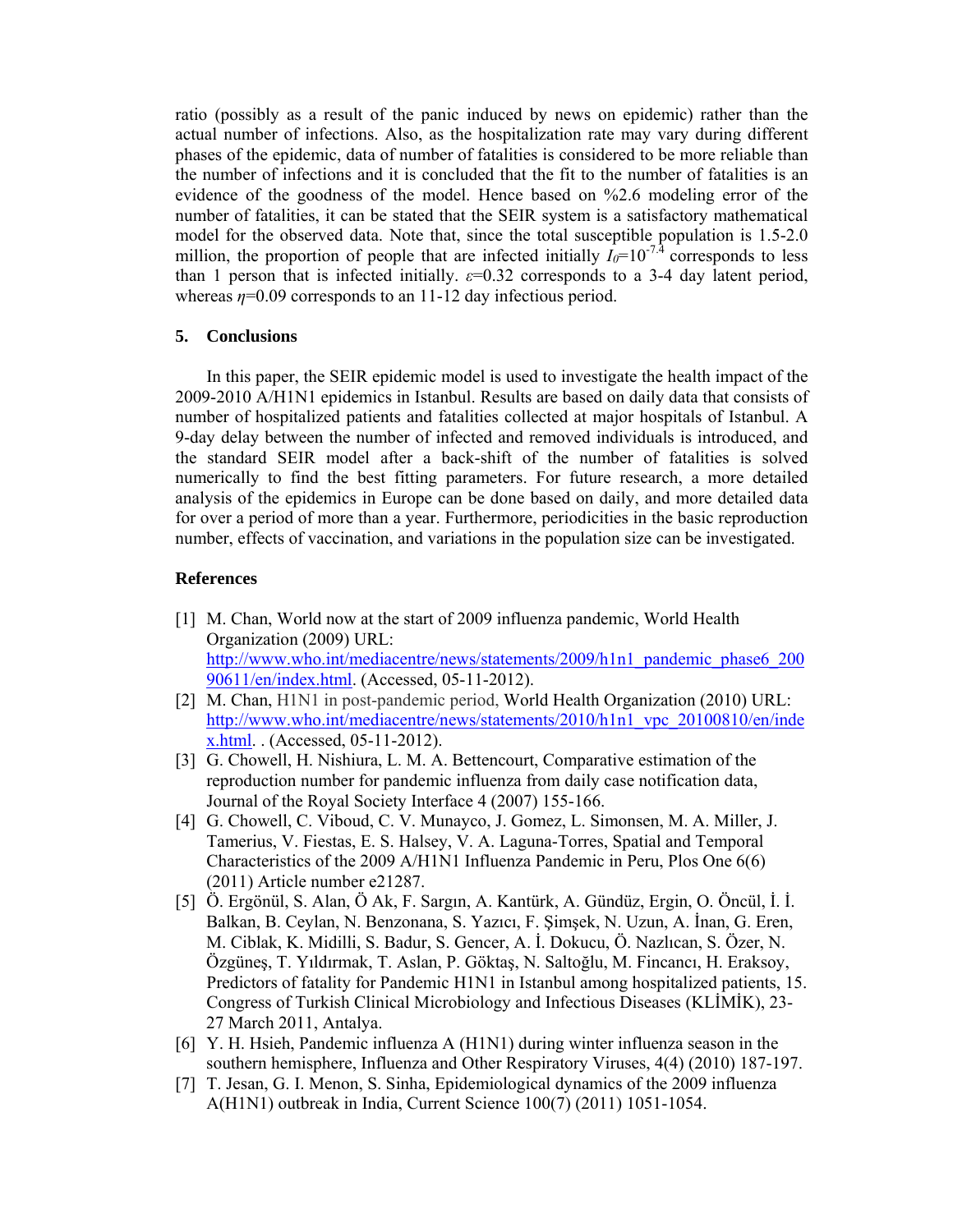- [8] P. E. Lekone, B. F. Finkenstadt, Statistical Inference in a Stochastic Epidemic SEIR Model with Control Intervention: Ebola as a Case Study, Biometrics 62 (2006) 1170- 1177.
- [9] G. Li, Z. Jin, Global stability of a SEIR epidemic model with infectious force in latent, infected and immune period, Chaos, Solitons and Fractals 25 (2005) 1177-1184.
- [10] M. Y. Li, J. S. Muldowney, Global stability for the SEIR model in epidemiology, Mathematical Biosciences 125(2) (1995) 155-164.
- [11] M.Y. Li, J. S. Muldowney, P. Van Den Driessche, Global stability of SEIRS models in epidemiology, Canadian Applied Mathematics Quarterly 7(4) (1999) 409-425.
- [12] M. Y. Li, J. R. Graef, L. Wang, J. Karsai, Global dynamics of a SEIR model with varying total population size, Mathematical Biosciences 160 (1999) 191-213.
- [13] A. M. Presanis, D. De Angelis, The New York City Swine Flu Investigation Team, A. Hagy, C. Reed, S. Riley, B. S. Cooper, L. Finelli, P. Biedrzycki, M. Lipsitch, The Severity of Pandemic H1N1 Influenza in the United States from April to July 2009: A Bayesian Analysis, PLoS Medicine | www.plosmedicine.org 6(12) (2009) 1-12.
- [14] C. Reed, F. J. Angulo, D. L. Swerdlow, M. Lipsitch, M. I. Meltzer, D. Jernigan, L. Finelli, Estimates of the Prevalence of Pandemic (H1N1) 2009 United States April– July 2009, Emerging Infectious Diseases, www.cdc.gov/eid, 15(12) (2009) 2004- 2007.
- [15] M. G. Roberts, H. Nishiura, Early Estimation of the Reproduction Number in the Presence of Imported Cases: Pandemic Influenza H1N1-2009 in New Zealand, Plos One 6(5) (2011) Article number e17835.
- [16] H. Shu, D. Fan, J. Wei, Global Stability of multi-group SEIR epidemic models with distributed delays and nonlinear transmission, Nonlinear Analysis: Real World Applications, 13(4) (2012) 1581-1592.
- [17] H. Trottier, P. Philippe, Deterministic Modeling Of Infectious Diseases: Applications To Measles And Other Similar Infections, The Internet Journal of Infectious Diseases 2(1) (2002).
- [18] H. J. Wearing, P. Rohani, M. J. Keeling, Appropriate Models for the Management of Infectious Diseases, PLoS Medicine | www.plosmedicine.org 2(7) (2005) e621-e627.
- [19] L.F. White, J. Wallinga, L. Finelli, C. Reed, S. Riley, M. Lipsitch, M. Pagano, Estimation of the reproductive number and the serial interval in early phase of the 2009 influenza A⁄H1N1 pandemic in the USA**,** Influenza and Other Respiratory Viruses 3(6) (2009) 267-276.

## **Table 1**

Demographic Data

| District's Name | District's Population | State Hospitals in the District |
|-----------------|-----------------------|---------------------------------|
| Fatih           | 455,498               | Haseki, Samatya                 |
| Sisli           | 314,684               | Okmeydani, Sisli Etfal          |
| Kadikoy         | 550,801               | Haydarpasa, Goztepe             |
| Kartal          | 427,156               | Kartal                          |
| Total           | 1,748,139             |                                 |
|                 |                       |                                 |